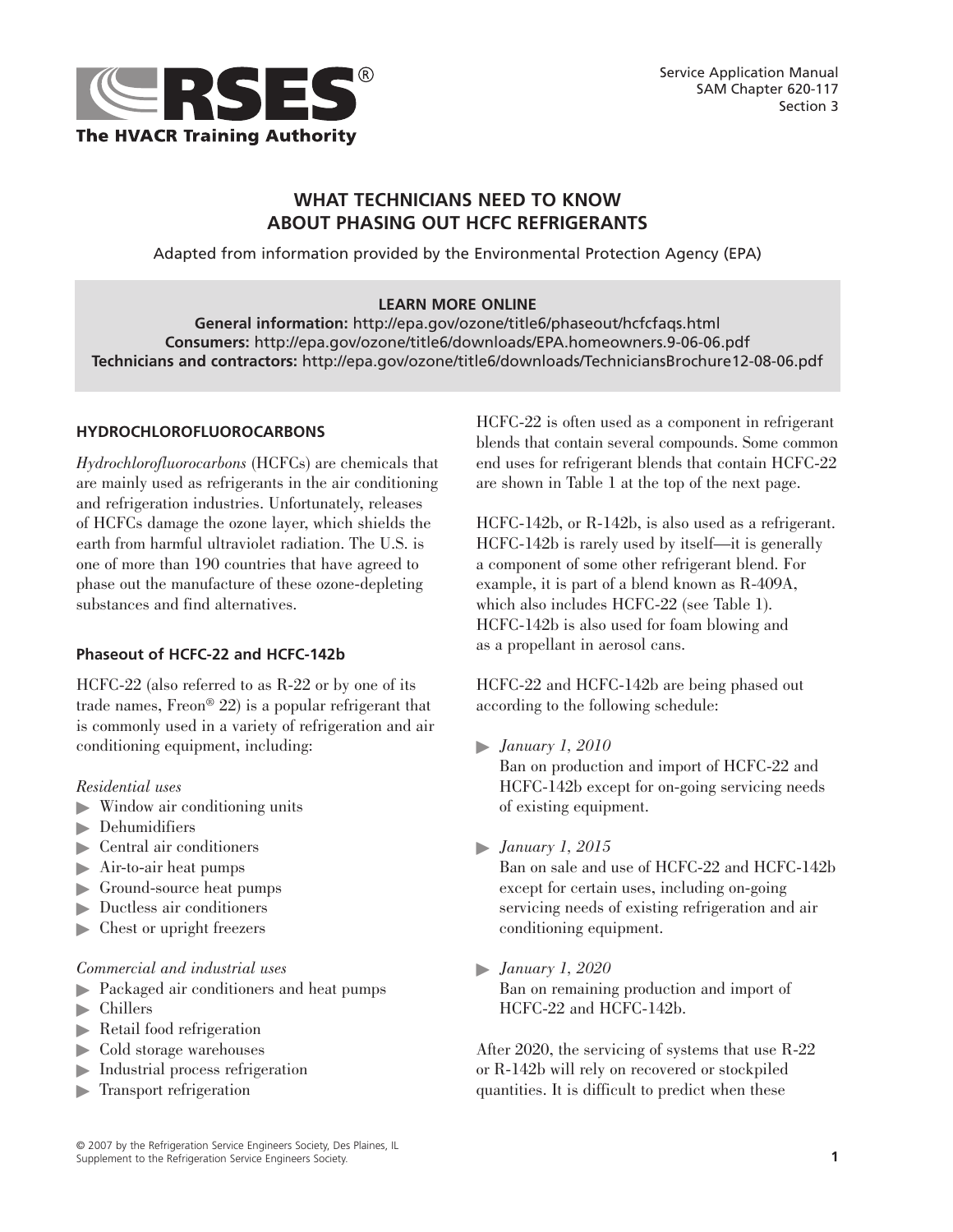| End use                                                                                                             | <b>R-401A</b> | <b>R-402A</b> | <b>R-409A</b> | R-502 |
|---------------------------------------------------------------------------------------------------------------------|---------------|---------------|---------------|-------|
| Retail food refrigeration<br>Cold storage warehouses<br>Industrial process refrigeration<br>Transport refrigeration |               |               |               |       |

**Table 1. Refrigerant blends that contain R-22 and their uses**

supplies will run out. Supplies may be available until almost all equipment containing R-22 or R-142b is retired. However, in the future, supplies will be more limited and costs of HCFCs will likely rise.

# **YOUR ROLE AS AN HVACR TECHNICIAN**

As a service technician with the responsibility to install, service, and repair equipment that may contain HCFCs or other refrigerants, you play an important role in implementing the phaseout of HCFCs. The information contained in this document will help you better adapt to changing industry practices and provide consumers with appropriate service and information. First, you must understand your responsibilities under the regulations:

- þ You must have EPA Section 608 certification to service refrigeration and air conditioning equipment containing HCFCs.
- þ As a best practice, locate and repair leaks instead of "topping off" leaking systems.
- $\blacktriangleright$  It is illegal to intentionally release any refrigerant when servicing, repairing, or maintaining equipment. In most cases, you must use refrigerant recovery equipment during service, maintenance, or repair.
- þ In some cases, you may recharge equipment with recovered HCFC refrigerants. If the refrigerant is being charged back into the same appliance or to another appliance owned by the same person, the used refrigerant does not need to be recycled or reclaimed.
- **Fechnicians should properly recover and recycle** R-22 from existing refrigeration and air

conditioning equipment to help ensure the availability of future supplies. Recovered refrigerant cannot be sold to a new owner instead, it must be sent to an EPA-certified reclaimer prior to sale.

A *recovered* refrigerant is one that was removed from refrigeration or air conditioning equipment and stored in an external container without necessarily being tested or processed in any way.

A *recycled* refrigerant has been extracted and cleaned for reuse without meeting the stringent requirements for reclamation.

A *reclaimed* refrigerant has been reprocessed using specialized machinery and tested to meet industry purity standards.

# **TECHNICIANS' FAQ (FREQUENTLY ASKED QUESTIONS)**

# **What alternatives to R-22 are acceptable and available?**

The EPA maintains a list of acceptable and unacceptable alternatives to R-22 according to end use, including specific refrigeration and air conditioning applications. There are several acceptable alternatives to R-22 that do not deplete the ozone layer. These include R-134a, R-404A, R-407C, and R-410A. In the U.S., R-410A has become the most popular choice for home air conditioners. R-410A is marketed under several trade names, including Genetron AZ-20®, SUVA 410A®, and Puron®. Note that R-410A can be used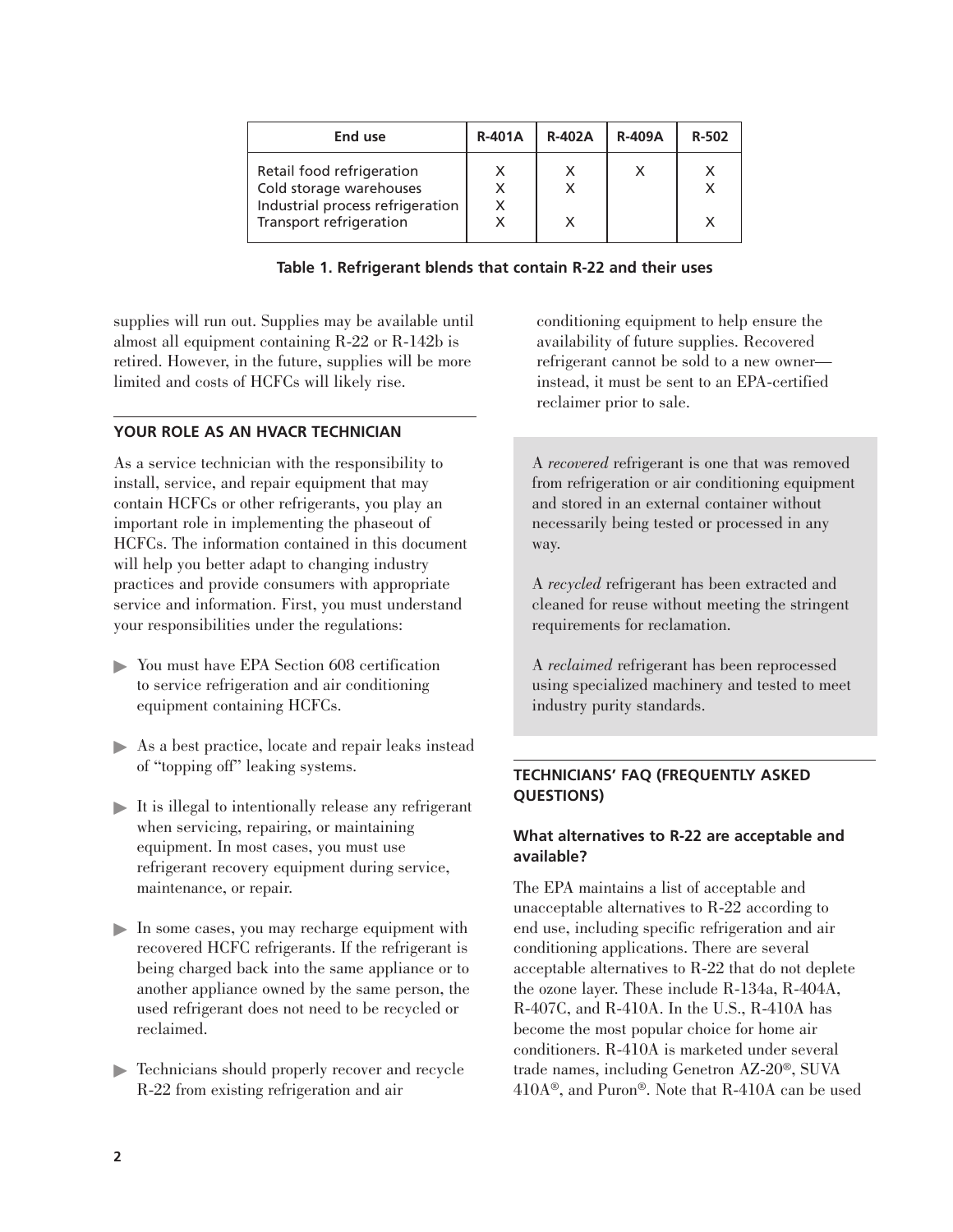only in new (not retrofitted) residential air conditioners.

An alternative refrigerant generally cannot be used as a "drop-in" replacement in an existing system without modifying the system components. If substitutes are used in converted (retrofitted) equipment that was originally manufactured for use with CFCs, you should be trained on proper retrofit installation and servicing techniques.

#### **Is EPA technician certification required to purchase R-410A or to service R-410A systems?**

No. At present, the purchase of HFC refrigerants is not restricted—that is, there is no technician certification required for the purchase of HFC refrigerants, such as R-410A or R-134a. Nor is EPA Section 608 certification required at this time in order to service R-410A systems or other systems containing HFCs.

# **Are there any limitations on the use of HFC refrigerants?**

Yes, a specific HFC refrigerant must be found acceptable as a substitute for a specific end use by the EPA's Significant New Alternatives Policy (SNAP) program. A list of acceptable refrigerant substitutes is available from the EPA Web site.

In addition, as stated previously, it is illegal to knowingly release *any* refrigerants. The venting prohibition applies to R-134a, R-410A, and all other HFC refrigerants.

### **May I use recovered HCFC refrigerants? Are there any special requirements?**

Yes, under special circumstances EPA regulations allow equipment to be recharged with recovered (rather than reclaimed) HCFC refrigerants. If the used refrigerant is being charged back into the same appliance or to another appliance owned by the same person, the used refrigerant does not need to be recycled or reclaimed. If the refrigerant will be used in equipment with different ownership, recovered refrigerants must be reclaimed.

#### **How should HCFC refrigerants be disposed of?**

Recovered HCFC refrigerants should be sent to an EPA-certified refrigerant reclaimer. Only EPA-certified reclaimers may reclaim and sell used refrigerants to a new owner. Technicians and contractors may also send HCFC refrigerants to be destroyed.

#### **How should equipment containing HCFC refrigerants be disposed of?**

Under Section 608 regulations, the refrigerant contained in the equipment must be disposed of safely. Equipment that is typically disassembled on-site before disposal must have the refrigerant recovered in accordance with the EPA's requirements for servicing. For equipment that typically enters the waste stream with the charge intact (e.g., household refrigerators and freezers, room air conditioners), the final person in the disposal chain (a scrap metal recycler or landfill owner, for example) must make sure that the refrigerant is recovered from the equipment before its final disposal. However, persons earlier in the chain can remove the refrigerant and provide documentation of its removal to the final person.

# **How will the revised energy efficiency standards for air conditioners affect the phaseout of HCFCs?**

The U.S. Department of Energy (DOE) specifies the minimum efficiency of air conditioners sold in the U.S. For central air conditioners and air-to-air heat pumps, efficiency is measured by the *seasonal energy efficiency ratio* (SEER). In January 2006, the minimum efficiency ratio for most types of new equipment increased from 10 to 13, which means that new units must be 30% more efficient.

Air conditioners that use R-22 or its alternatives and that meet the new energy efficiency requirements are available for purchase. Some other air conditioners, however, will require a larger charge size (i.e., more refrigerant) to meet the higher efficiency standard, which will increase the demand for R-22 at the same time that production will decrease.